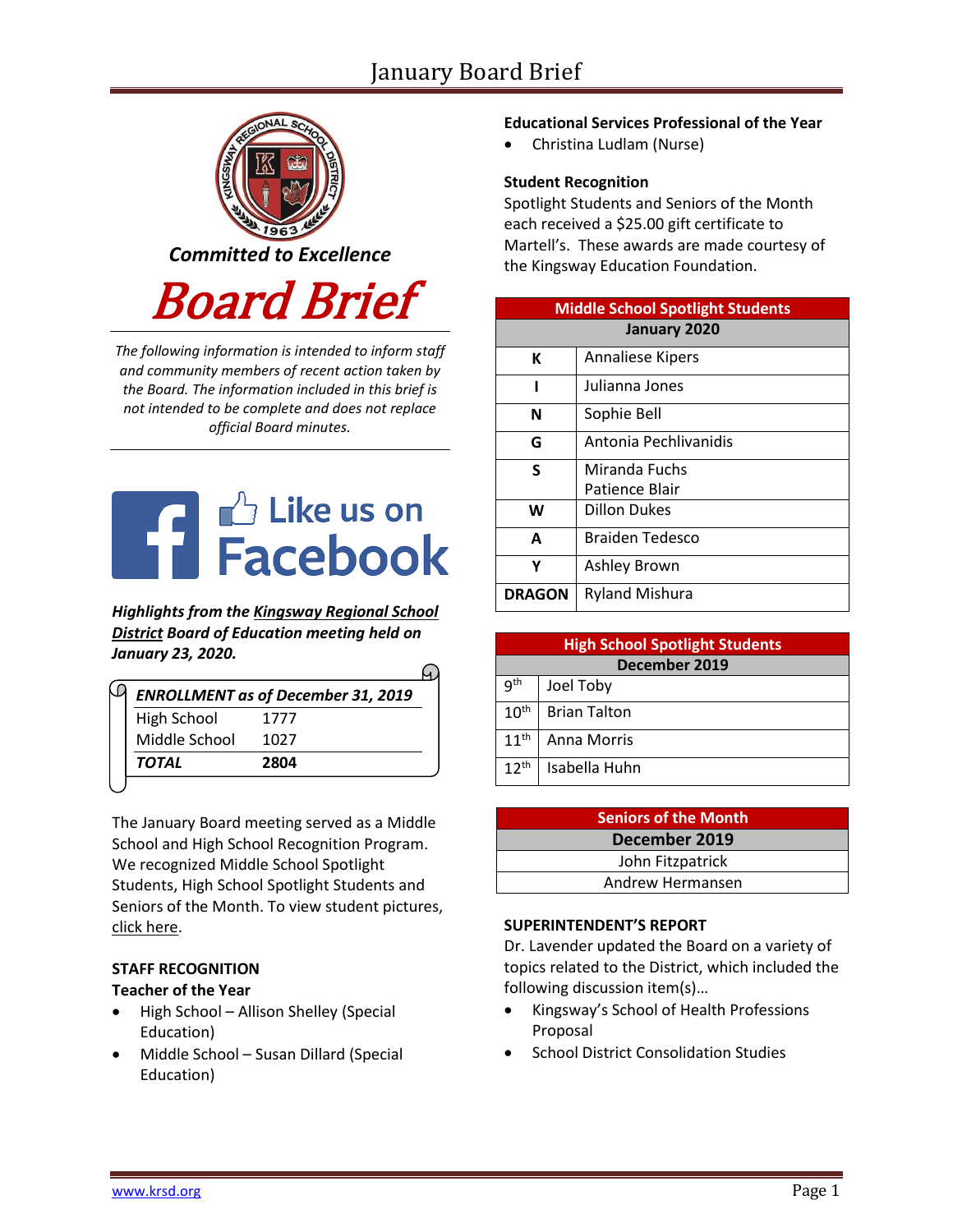### **STAFF RECOGNITION**

• New Staff Introductions

#### **PRESENTATIONS**

- Holman, Frenia, Allison, PC 2018-2019 Audit Presentation
- Melvin Allen HS Academic Program Spotlight

### **ATTENDANCE SUMMARY**

*2019-2020 Monthly Average % of Students in Attendance for December 2019:*

| 2019-2020 Monthly Average %<br>of Students in Attendance |       |                                         |                            |  |  |
|----------------------------------------------------------|-------|-----------------------------------------|----------------------------|--|--|
| Grade<br><b>Level</b>                                    | Dec % | 2019-<br>2020<br><b>YTD</b><br>Avg<br>% | Past<br>6 Year<br>Avg<br>℅ |  |  |
| 7                                                        | 95.0  | 96.4                                    | 95.5                       |  |  |
| 8                                                        | 94.7  | 95.9                                    | 94.9                       |  |  |
| <b>Total MS</b><br>Average                               | 94.9  | 96.1                                    | 95.2                       |  |  |
| 9                                                        | 94.4  | 95.6                                    | 94.8                       |  |  |
| 10                                                       | 93.5  | 94.5                                    | 94.4                       |  |  |
| 11                                                       | 94.0  | 95.0                                    | 93.4                       |  |  |
| 12                                                       | 93.2  | 93.5                                    | 92.2                       |  |  |
| <b>Total HS</b><br>Average                               | 93.8  | 94.6                                    | 93.8                       |  |  |
| <b>District</b><br>Average                               | 94.3  | 95.4                                    | 94.5                       |  |  |

#### **PERSONNEL**

#### **District Employment**

- Non-Certified Staff:
	- None
- Substitutes:
	- Renee Jastrzembski (Cafeteria Worker)
	- Kathryn Ross (Cafeteria Worker)
- **Leaves of Absence:** 
	- Joseph Scaffo (Network Technician)
- Resignation:
	- Gertrude Dallett (Bus Driver)
- Practicum/Internship:
	- Alexandria Amiss (Special Education Field Experience)
	- Gina Frazzetto (Special Education Field Experience)
	- Deric Luciano (Special Education Field Experience)
	- Brian Nichols (Special Education Field Experience)
	- Olivia Salandra (Special Education Field Experience)
	- James Cascio (Special Education Field Experience)
	- Nicholas Davis (Special Education Field Experience)
	- Anthony Lane (Special Education Field Experience)
	- Julia Wiberg (Health & Physical Education – Field Experience)
	- Gianna Moyer (Health & Physical Education – Field Experience)
	- Alexa Nunzio (Health & Physical Education – Field Experience)
	- Warren Pierce (Health & Physical Education – Field Experience)
	- Courtney Short (Health & Physical Education – Field Experience)

### **High School Employment**

- Certified Staff:
	- Katy Kelly (HS Teacher of Spanish)
	- Schedule "B":
		- Various positions were approved
- Leaves of Absence:
	- Katherine Bond (Teacher of English)
	- Sara Bruce (Teacher of Health & Physical Education)
	- Alisa Camp (Teacher of Italian)
	- Becky Cochran (Teacher of Biology)
	- Karen Storey (Custodian)
	- Chelsea Valdera (Teacher of Math)

### **Middle School Employment**

- Certified Staff:
	- Katie Ford (Secretary to Pupil Services and M.S. Nurse's Office)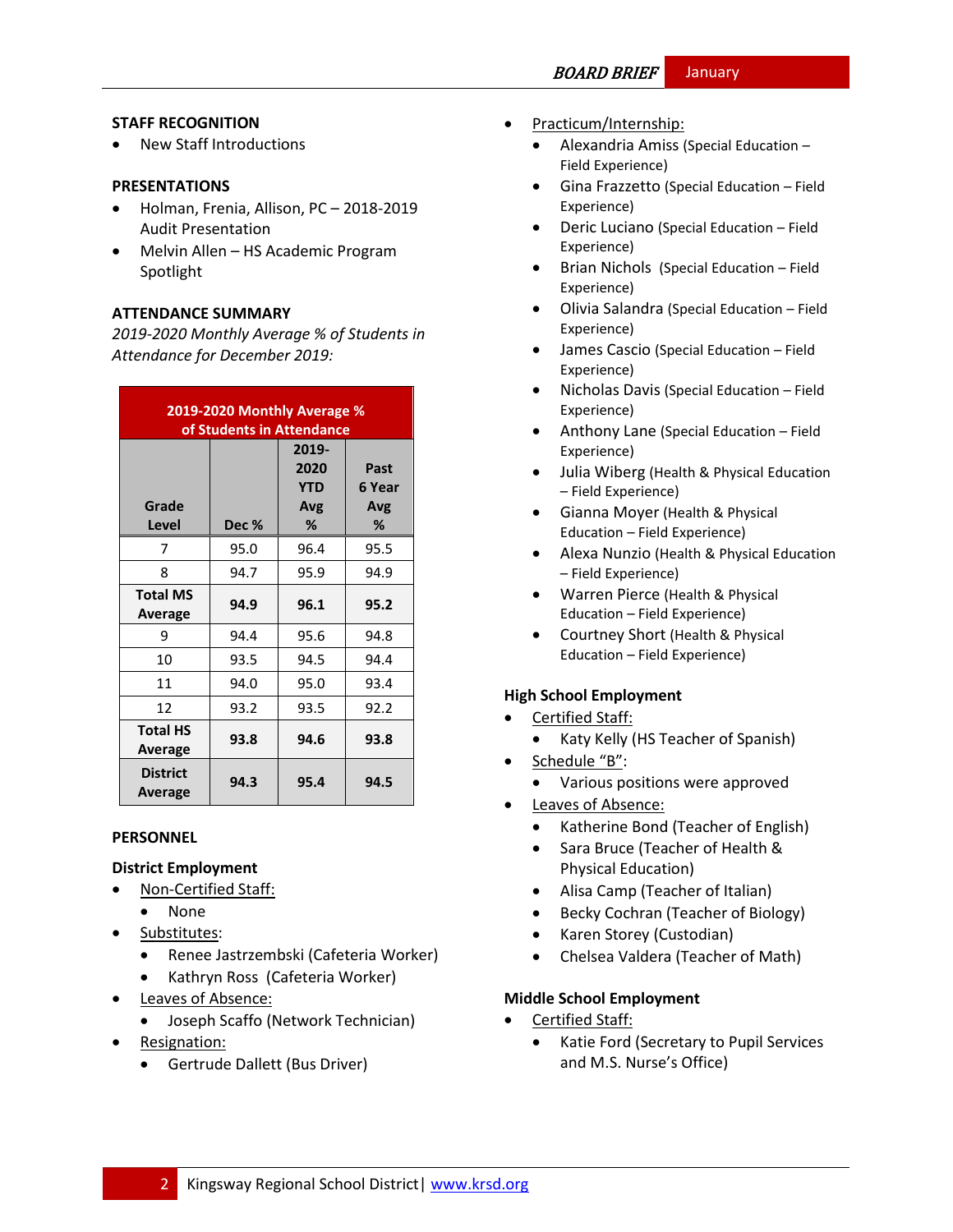- Schedule "B":
	- Various positions were approved

#### **FUNDRAISERS**

- **2/3/2020 to 2/7/2020 –** The Habitat for Humanity Club will be conducting Penny Wars to purchase building materials.
- **2/4/2020 –** The SADD Club will hold a Chick-Fil-A night to purchase club t-shirts.
- **2/10/2020 to 2/14/2020 –** The Dragon SPARK Club will be collecting coins to donate to the Cathedral Kitchen.
- **2/21/2020 to 3/2/2020** The Musical will be selling advertisements for the program booklet to purchase props and supplies.
- **3/1/2020 to 3/15/2020** The Kingsway Key Club will be collecting items for Foster Karing Kits to donate to the Gloucester County Office of Children & Families.
- **3/12/2020 to 3/14/2020** The Musical will be selling tickets for admission to the Spring Musical to purchase props and supplies.

#### **FIELD/ TRIPS/ASSEMBLIES**

- **1/22/2020 –** The MS STEP students traveled to ShopRite.
- **1/25/2020 and 2/22/2020** The Ski/Snowboard Club will travel to Jack Frost Ski Resort
- **2/1/2020, 2/29/2020 and 3/28/2020**  The Model UN Club will travel to the Model UN Conferences.
- **2/3/2020**  Student Council NJ Executive Board Member will travel to the first State Student Council meeting at Franklin H.S.
- **2/12/2020**  The HS STEP students will travel to Sally Beauty, Petco and Lowes.
- **2/20/2020** The HS STEP students will travel to the Amish Market
- **2/21/2020** The Business Leadership Academy students will travel to Widener University.
- **2/25/2020** The BLA Juniors will travel to St. Joseph's University School of Business
- **2/26/2020**  HS STEP students will travel to the AMC Movie Theater
- **3/2/2020 to 3/4/2020**  The DECA Club will attend the State Competition in Atlantic City.
- **3/16/2020** The Sophomore BLA Students will travel to the American Water Headquarters.
- **7/6/2020 to 7/14/2020**  The Spanish Students will travel to Costa Rica for a cultural experience to practice Spanish.

### **RESEARCH PROJECT**

• None

### **[POLICY](http://www.straussesmay.com/seportal/Public/DistrictPolicyTOC.aspx?id=f0cc945ef3894b8d9ad5f87d948ca425&PolicyID=)**

The Board recommended the following for **FIRST** reading for revisions and/or adoption.

• None

The Board recommended the following for **SECOND** reading for revisions and/or adoption.

- Policy 3212 Attendance
- Regulation 3432 Sick Leave
- Policy 4212 Attendance
- Regulation 4432 Sick Leave

### **PROGRAMS**

The Board approved the following programs:

• None

#### **AWARDS AND SCHOLARSHIPS**

The Board approved the following awards and scholarships:

• None

#### **FOREIGN EXCHANGE STUDENTS**

• None

#### **OUT OF DISTRICT PLACEMENT**

• Various placements were approved